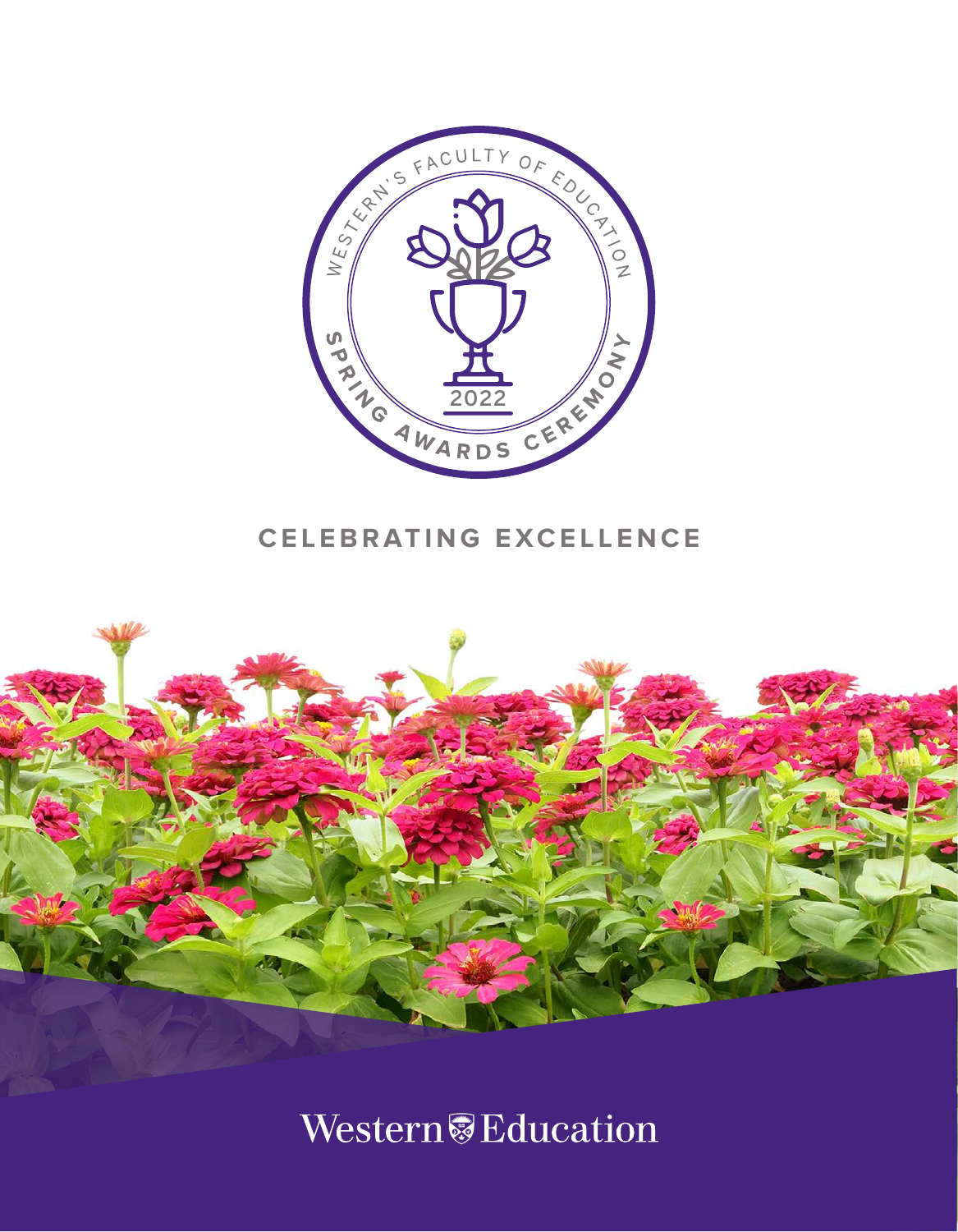# **CENTRE FOR RESEARCH & EDUCATION ON VIOLENCE AGAINST WOMEN & CHILDREN (CREVAWC) AWARDS**

# ELISABETH STEEL REURINK MEMORIAL AWARD

Awarded annually to a student connected with the Centre for Research & Education on Violence Against Women & Children who is interested in violence against women issues and plays an active role in their community. Elisabeth, daughter of Linda Steel and Brian Reurink, wrote that "Society and the world are always in need of change or fixing because as soon as we fix one problem another one arises. With every problem people have the ability and the capacity to be compassionate and reach out to help their neighbour, even if their neighbour is halfway around the world."

Award Recipient: Jillian Auger

#### SCOTIABANK GRADUATE AWARD FOR STUDIES IN VIOLENCE AGAINST WOMEN AND CHILDREN

Awarded annually to graduate students who demonstrate strong academic achievement and demonstrate an interest in research and education regarding violence against women and children and involvement with the Centre for Research & Education on Violence Against Women & Children (CREVAWC). This award was established by a generous gift from Scotiabank.

Award Recipients: Aadhiya Vasudeva & Amrit Kaur Gill

# **CANADIAN RESEARCH CENTRE ON INCLUSIVE EDUCATION AWARDS**

# CANADIAN RESEARCH CENTRE ON INCLUSIVE EDUCATION AWARD

Established by gifts from Alumni, this award is offered to graduate students enrolled in the Faculty of Education who will be completing a thesis on a topic related to the inclusive education of students with special needs.

Award Recipients: Shamiga Arumuhathas, Jessica Delorey & Julia Ranieri

# JESSICA JEAN CAMPBELL COULSON AWARD

This award was established by Mr. David R. Campbell (BA '38) in memory of Jessica Jean Campbell Coulson. Awarded annually to a full-time graduate student at Western who has submitted a research proposal for thesis or dissertation research related to the education of students with special needs.

Award Recipient: Kailee Liesemer

# **GRADUATE AWARDS**

# ART GEDDIS "LEARNING ABOUT TEACHING" MEMORIAL AWARD

The memorial award is in honour of the late Arthur N. Geddis, Professor Emeritus in the Faculty of Education, and is awarded to a Graduate Education student who is researching Reflective Practice. Dr. Geddis was a professor of science education whose research focused on learning to teach.

Award Recipient: Martin Wolak

# DR. ALLEN PEARSON GRADUATE AWARD IN EDUCATIONAL LEADERSHIP

Awarded annually to a full-time graduate student in the Education program, based on academic achievement, how the student's studies align to the development of research in the area of Educational Leadership, and the student's aspirations for having an impact on leadership in Education. This award was made possible by a generous gift from the Estate of Dr. Allen Pearson. This award is in memory of Dr. Allen Pearson, former Dean of the Faculty of Education from 1995 to 2007 and full-time faculty until 2010.

Award Recipient: Ruth Nielsen

# JOAN PEDERSEN MEMORIAL GRADUATE AWARD

Awarded annually to a full or part-time student who has submitted a research project in the MA program focusing on "early years" education.

Award Recipient: Atefeh Taherian Kalati

#### JOHN DEARNESS MEMORIAL GRADUATE AWARD

The award is in honour of the late John Dearness and is awarded to a Graduate Education student who has conducted research on literacy development in conjunction with a thesis or directed research project, has at least an A- average in the graduate program, and has been nominated for the award by his/her graduate supervisor.

Award Recipient: Armush Salahadin

# W.A. TOWNSHEND GOLD MEDAL IN EDUCATION

The Gold Medal is in honour of the Late Bishop Townshend of London, Ontario, and is awarded at each convocation to the student who has achieved the highest academic standing in his/her program of study.

Award Recipient: Amira Hmidan

# WALTER M. LOBB ONTARIO GRADUATE SCHOLARSHIP

Awarded to a graduate student conducting research in the Faculty of Education at the Master's or Doctoral level who is a current holder of an Ontario Graduate Scholarship, based on academic achievement and research merit. Preference will be given to a student whose research focuses on children's mental health issues and who is studying with faculty affiliated with the Centre for Inclusive Education. This scholarship is made possible by a gift from the Estate of Walter M. Lobb (BEd'78, MEd'93) with Foundation Western.

Award Recipients: Charlotte Carrie & Bradley Daly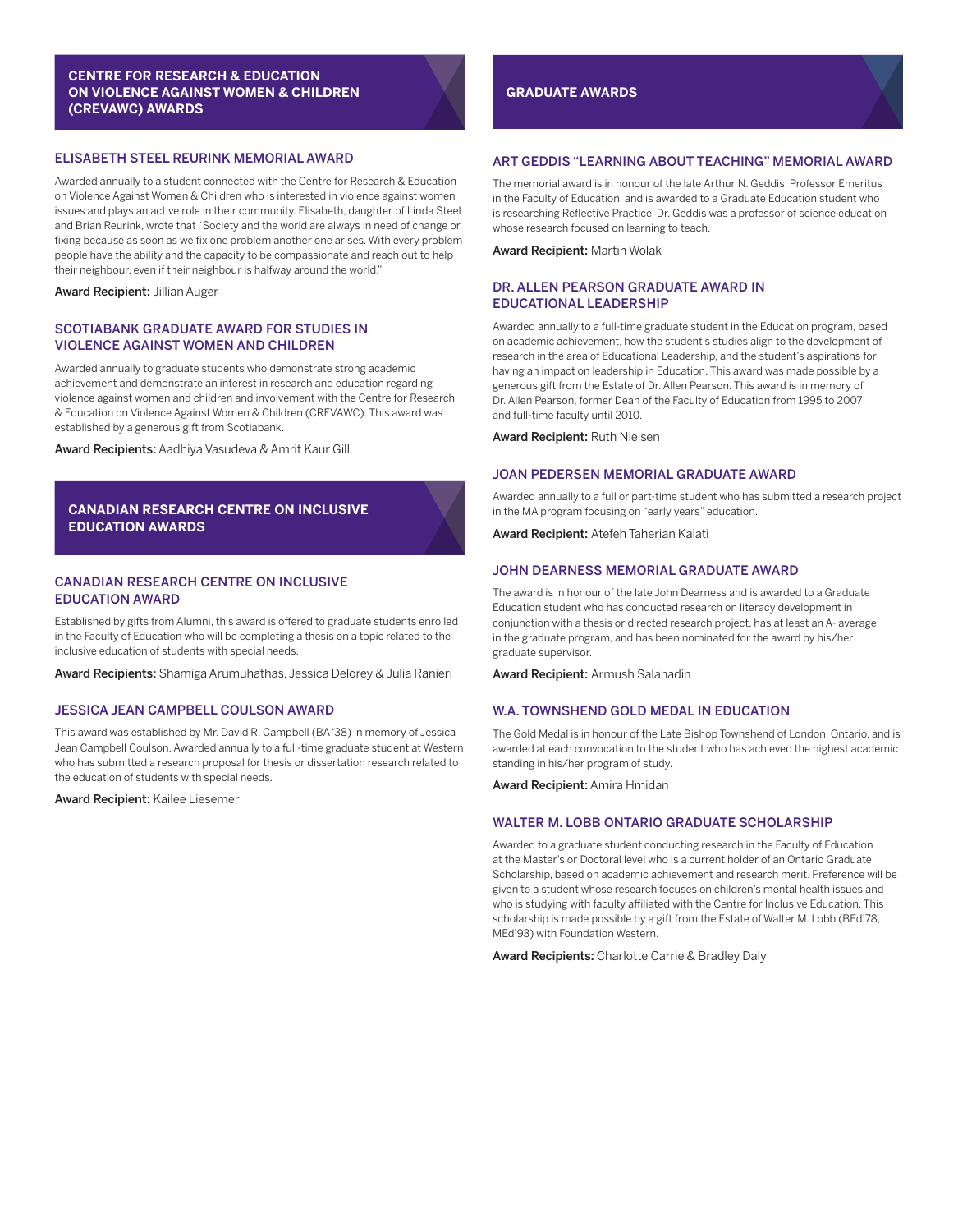# ALBERTA O'NEIL AWARD IN PHYSICAL EDUCATION

This award was established with a generous gift from Mrs. Alberta O'Neil, a retired teacher, and recognizes an undergraduate student completing a Bachelor's Degree in Education, based on academic excellence and proficiency in Physical Education.

Award Recipient: Nadja Van Brenk

#### AWARD FOR EXCELLENCE IN UNDERGRADUATE TEACHING

This award was established by the Students' Council to recognize the unique set of skills required by instructors in the preparation of teachers in the Preservice Education program. Winners are nominated by students.

Award Recipients: Jeff Green, Penny (Josephine) Gordon & Scott Armstrong

# BEATRICE HELMKAY SCHOLARSHIP

This annual scholarship to a student in the Primary-Junior program was established by the late Mrs. Iva Beatrice Alder for the purpose of training teachers, as she, too, was a teacher. The recipient of this award must demonstrate outstanding achievement in practice teaching, scholarship and dedication to early childhood education.

Award Recipient: Cassidy Speek

# DAWSON WOODBURN MEMORIAL AWARD

The Dawson Woodburn Memorial Award is funded by a bequest of the late Professor Dawson Woodburn of this Faculty and is awarded annually to two preservice students enrolled in music courses at the Faculty of Education. The students must have been successful in practice teaching, demonstrated interest in the use of Tonic Solfa and possess a high degree of knowledge and proficiency through the use of Tonic Solfa.

Award Recipients: Errington Sallows & Naomi Simpson

#### D. CARLTON WILLIAMS GOLD MEDAL IN EDUCATION

The medal is presented annually in honour of the late Dr. D. Carlton Williams, B.A., M.A., Ph.D., LL.D., President of The University of Western Ontario between 1967 and 1977. It is the highest distinction a student enrolled in a baccalaureate program of the Faculty of Education may receive. It is awarded chiefly on the basis of high academic standing and excellence in practice teaching, but also recognizes extracurricular contributions to the programs and other activities of the Faculty of Education.

Award Recipient: Florian Goetz

#### DEAN'S AWARD IN EDUCATION

This award was established through Foundation Western by gifts from Education Alumni and is awarded to undergraduate students in the Faculty of Education whose activities have enhanced the life of the Faculty for their fellow students. Students must demonstrate a strong record of extracurricular activities and a strong record of academic merit.

Award Recipients: Kaitlin Ritlop & Florian Goetz

#### DON WRIGHT FACULTY OF EDUCATION MUSIC SCHOLARSHIP

Dr. Wright, a former director of music for the London Board of Education and noted music arranger, has established these annual scholarships to encourage the development of vocal and instrumental music. Selection is based on academic achievement and is awarded to students enrolled in the Junior/Intermediate or Intermediate/Senior Education programs with a strong interest in teaching Vocal or Instrumental Music.

Award Recipients: Rachel Wohlgemut & Ashley Valenta

# DOROTHY EMERY MEMORIAL AWARDS IN VISUAL ARTS EDUCATION

Awarded annually to Visual Arts students in the Elementary and Secondary Divisions who have achieved exceptional academic standing in course work and have also demonstrated excellence in art education in practice teaching. One award will be made in each Division. This memorial award was established through Foundation Western by friends and family of the late Dorothy Emery, a teacher at the London Teachers College, to recognize her professional skills, enthusiasm and ability to motivate students.

Award Recipients: Haliz Doskee & Susanna Alfonso Argumedo

# FACULTY OF EDUCATION STUDENTS' COUNCIL AWARD

Awarded annually to a student completing a Bachelor in Education based on outstanding contributions to Western's Faculty of Education community, despite personal challenges experienced and overcome during the academic year.

Award Recipient: John Stephen James Schmidt

# FACULTY OF EDUCATION STUDENTS' COUNCIL AWARD FOR PRACTICE TEACHING EXCELLENCE

This award was established in 1985/86 by the Faculty of Education Students' Council. Recipients are chosen from faculty and student recommendations supported by associate teacher reports, faculty advisor reports, practicum performance and other relevant information. The intent of this award is to encourage and reward those who display, in the opinion of their mentors and peers, exceptional skills, interests and ability in the field of practice teaching. Because of the wide range of candidates, we consider this to be one of the most prestigious awards to be offered at the Faculty of Education.

Award Recipient: Erica Perilli

#### F.C. BIEHL MEMORIAL AWARD FOR EXCELLENCE

The F.C. Biehl Memorial Award for Excellence was established in 1984 by family, friends and colleagues to honour the late Professor F.C. Biehl, a noted educator and author who held many posts in the school system of Ontario. His last position was as Principal of the London Teachers' College, 1948-68. The selection of this award is on the basis of both academic standing and teaching skills, and it is awarded to the most outstanding student in the regular Primary-Junior, Junior-Intermediate or Intermediate-Senior programs at the Faculty of Education.

Award Recipient: Leanne Snider

# HAROLD DENE WEBBER SCHOLARSHIP IN EDUCATION

Awarded annually to a full-time student pursuing a Bachelor of Education Degree at the Intermediate-Senior teaching level, based on academic achievement, with one of the Sciences as a teaching subject. The recipient is selected by the Sciences Subject Group. Established through Foundation Western as a bequest from Harold Dene Webber (B.Scs. Honors '50 and Professor Emeritus, Faculty of Education).

Award Recipient: Sarah Kay

#### J. BOWDEN MEMORIAL AWARD

This Memorial Award was established in 1982 by family, friends and colleagues to honour the late Professor J. Bowden, a highly respected member of this Faculty. The recipient of this award is selected on the basis of academic standing with a teachable subject in one of the major social science fields – Geography, History, Individual & Society, or Family Studies.

Award Recipient: Alexis Pemberton

#### JOHN DEARNESS MEMORIAL PRE-SERVICE AWARD

The John Dearness Memorial Preservice Award was established in 1996 by the Tamblyn Family as a memorial to their grandfather, the late John Dearness, M.A, LL.D., and his commitment to education in the City of London. This award is given annually to a student at the Faculty of Education who is enrolled in elementary preservice education and who demonstrates excellence in both coursework and practicum experience with respect to early literacy development.

Award Recipient: Katelyn Martin